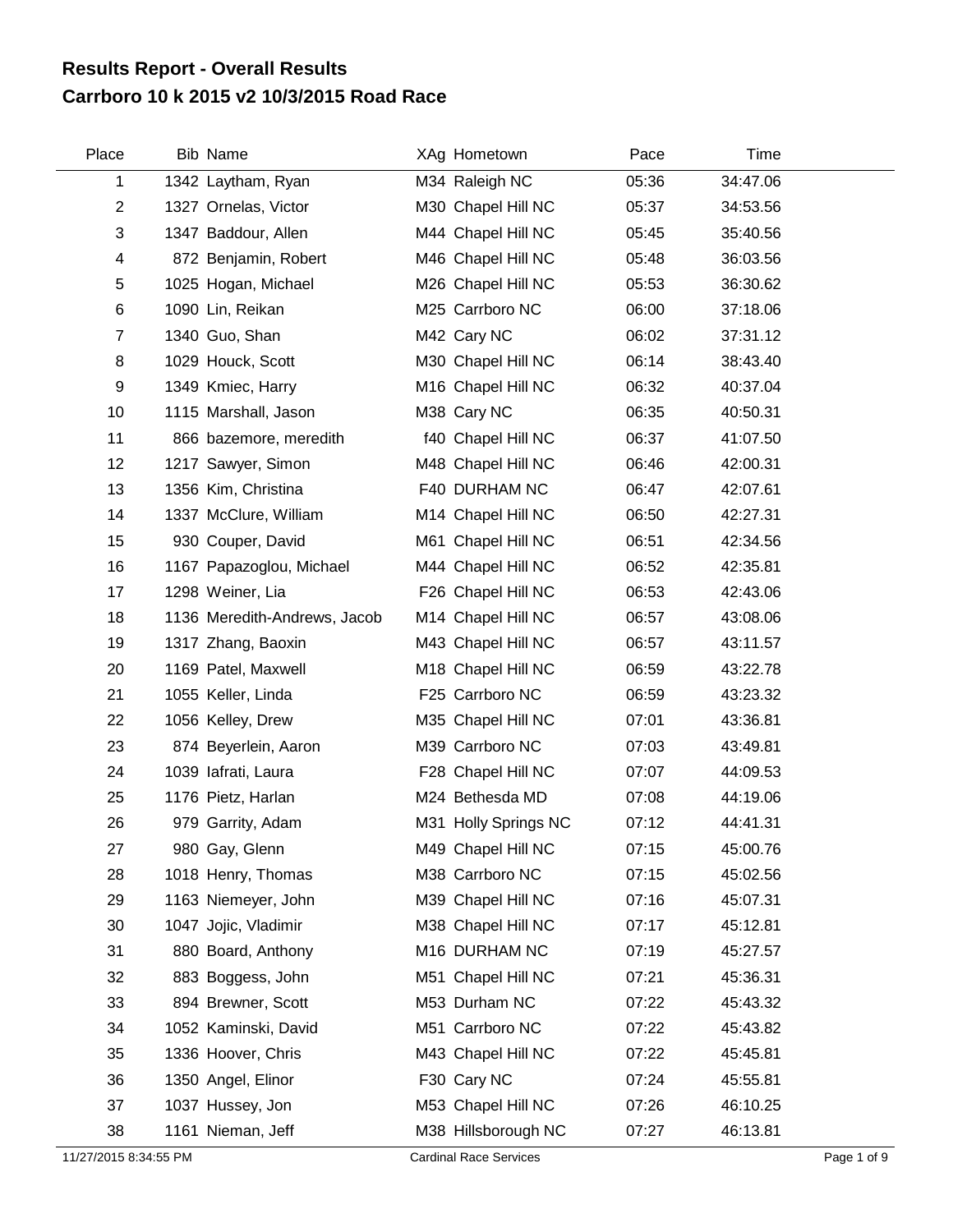| Place | <b>Bib Name</b>         | XAg Hometown        | Pace  | Time     |
|-------|-------------------------|---------------------|-------|----------|
| 39    | 1232 Singer, Amy        | F38 Hillsborough NC | 07:27 | 46:16.25 |
| 40    | 919 clark, wade         | m70 Pittsboro NC    | 07:28 | 46:23.06 |
| 41    | 1061 Kim, David         | M38 DURHAM NC       | 07:29 | 46:31.15 |
| 42    | 931 Couper, Rietta      | F56 Chapel Hill NC  | 07:30 | 46:32.81 |
| 43    | 1097 Lowry, Joshua      | M38 Morrisville NC  | 07:30 | 46:36.56 |
| 44    | 991 Griffin, Kagan      | F22 Durham NC       | 07:31 | 46:41.06 |
| 45    | 1335 Hoover, Mia        | F14 Chapel Hill NC  | 07:33 | 46:52.98 |
| 46    | 1035 Hunter, Jon        | M53 Durham NC       | 07:34 | 47:02.07 |
| 47    | 1099 Lutz, Connor       | M18 Chapel Hill NC  | 07:35 | 47:05.81 |
| 48    | 1328 Jones, Mary        | F34 Durham NC       | 07:35 | 47:08.06 |
| 49    | 1348 Helms, Russ        | M43 Chapel Hill NC  | 07:36 | 47:12.07 |
| 50    | 1051 Jordy, Matthew     | M44 Carrboro NC     | 07:36 | 47:12.56 |
| 51    | 891 Braun, Glynis       | F19 Philadelphia PA | 07:37 | 47:15.31 |
| 52    | 1251 Stern, Richard     | M48 Chapel Hill NC  | 07:37 | 47:16.33 |
| 53    | 854 Bader, Matthew      | M32 Durham NC       | 07:37 | 47:16.82 |
| 54    | 1059 Kilgo, Hope        | F28 Carrboro NC     | 07:38 | 47:22.56 |
| 55    | 1220 Schleicher, Glenn  | M49 Chapel Hill NC  | 07:39 | 47:27.57 |
| 56    | 1044 jhaveri, ravi      | M44 DURHAM NC       | 07:39 | 47:28.06 |
| 57    | 1032 Howe, George       | M60 RALEIGH NC      | 07:39 | 47:28.32 |
| 58    | 1306 wilkinson, michael | m55 Mebane NC       | 07:39 | 47:28.82 |
| 59    | 1171 Paul, Eric         | M58 Carrboro NC     | 07:39 | 47:30.31 |
| 60    | 1269 Taylor, Curtis     | M51 Carrboro NC     | 07:39 | 47:30.92 |
| 61    | 1102 MacKay, Douglas    | M36 Carrboro NC     | 07:40 | 47:35.39 |
| 62    | 1042 Jaspers, Ilona     | F46 Carrboro NC     | 07:42 | 47:46.12 |
| 63    | 913 Chambless, Amy      | F45 Carrboro NC     | 07:42 | 47:46.81 |
| 64    | 1110 Manguso, Elizabeth | F18 Chapel Hill NC  | 07:42 | 47:48.56 |
| 65    | 1238 SMOLENS, MAX       | M34 Carrboro NC     | 07:42 | 47:49.06 |
| 66    | 1024 Hoerger, Tom       | M56 Chapel Hill NC  | 07:42 | 47:49.56 |
| 67    | 916 Chong, Pearlie      | F32 Chapel Hill NC  | 07:43 | 47:55.56 |
| 68    | 975 Gale, w. Patrick    | M41 Carrboro NC     | 07:44 | 48:01.56 |
| 69    | 1344 Darduini, Emilio   | M60 Raleigh NC      | 07:45 | 48:09.56 |
| 70    | 1081 Lee, Christopher   | M42 Chapel Hill NC  | 07:46 | 48:11.06 |
| 71    | 958 Duronio, Bob        | M50 Chapel Hill NC  | 07:47 | 48:17.31 |
| 72    | 918 Clark, Kevin        | M41 Chapel Hill NC  | 07:47 | 48:18.32 |
| 73    | 1222 Schmitz, William   | M43 Chapel Hill NC  | 07:47 | 48:19.06 |
| 74    | 1072 LaDue, Ken         | M41 Apex NC         | 07:48 | 48:25.17 |
| 75    | 1255 Straus, Hank       | M60 Chapel Hill NC  | 07:48 | 48:26.81 |
| 76    | 1311 Wise, Erika        | F40 Carrboro NC     | 07:48 | 48:27.82 |
| 77    | 863 BARRITT, SID        | M41 Chapel Hill NC  | 07:48 | 48:28.08 |
| 78    | 1228 Shelton, Ken       | M59 Chapel Hill NC  | 07:51 | 48:41.97 |
| 79    | 1307 Will, Roch         | M59 Mebane NC       | 07:52 | 48:48.78 |
|       |                         |                     |       |          |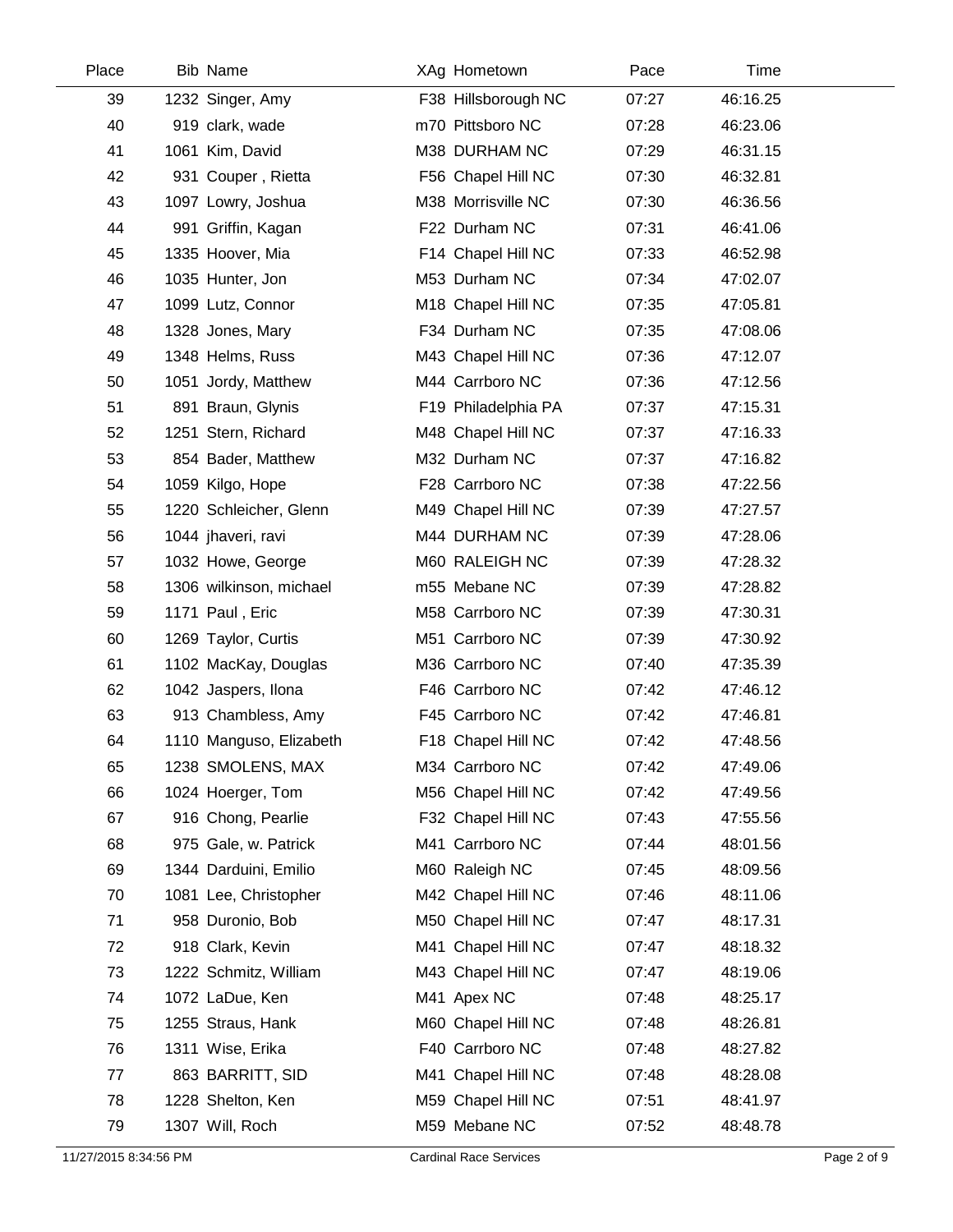| Place | <b>Bib Name</b>          | XAg Hometown         | Pace  | Time     |
|-------|--------------------------|----------------------|-------|----------|
| 80    | 977 Gardner, Joanne      | F60 Chapel Hill NC   | 07:52 | 48:53.81 |
| 81    | 953 Dizon, Mitch         | M31 Chapel Hill NC   | 07:53 | 48:59.32 |
| 82    | 1022 Hill, Jill Marie    | F36 Chapel Hill NC   | 07:54 | 49:01.06 |
| 83    | 968 Evans, Elizabeth     | F35 Chapel Hill NC   | 07:54 | 49:05.06 |
| 84    | 1149 Morris, Roger       | M45 Raleigh NC       | 07:56 | 49:13.06 |
| 85    | 970 Fanning, Alan        | M51 Carrboro NC      | 07:57 | 49:23.31 |
| 86    | 1014 Hemelt, Steve       | M33 Carrboro NC      | 07:58 | 49:28.06 |
| 87    | 1021 Hickerson, Michelle | F46 Chapel Hill NC   | 08:01 | 49:45.07 |
| 88    | 988 Graham, Nicholas     | M43 Carrboro NC      | 08:01 | 49:45.31 |
| 89    | 885 Bollenbecker, Seth   | M20 Concord NC       | 08:01 | 49:47.16 |
| 90    | 1325 Ambrosino, Mary     | F25 Durham NC        | 08:01 | 49:49.06 |
| 91    | 1130 Mencarini, Cathy    | F51 Durham NC        | 08:03 | 49:58.31 |
| 92    | 849 Armstrong, Mike      | M56 Chapel Hill NC   | 08:05 | 50:10.31 |
| 93    | 1305 Wilkinson, Kari     | F54 Mebane NC        | 08:05 | 50:12.31 |
| 94    | 1036 Hunter, Kym         | F33 Chapel Hill NC   | 08:06 | 50:16.32 |
| 95    | 920 Clossick, Tina       | F44 Chapel Hill NC   | 08:06 | 50:19.32 |
| 96    | 1209 Ruff, Sarah         | F36 Chapel Hill NC   | 08:10 | 50:43.06 |
| 97    | 1284 Tweedy, Jonathan    | M37 Greensboro NC    | 08:11 | 50:51.81 |
| 98    | 1086 Lewis, Geoffrey     | M44 Chapel Hill NC   | 08:15 | 51:15.56 |
| 99    | 837 Adler, Evan          | M37 Durham NC        | 08:16 | 51:19.06 |
| 100   | 1270 Taylor, Ken         | M52 Chapel Hill NC   | 08:16 | 51:19.57 |
| 101   | 904 Calderini, Adelqui   | M41 Chapel Hill NC   | 08:17 | 51:29.31 |
| 102   | 1280 Trailhead, Daizy    | F27 Chapel Hill NC   | 08:19 | 51:41.82 |
| 103   | 1227 sellers, don        | M65 Siler City NC    | 08:20 | 51:42.81 |
| 104   | 909 Caraway, David       | M31 Chapel Hill NC   | 08:20 | 51:45.56 |
| 105   | 1128 McNulty, Brendan    | M39 DURHAM NC        | 08:21 | 51:48.31 |
| 106   | 1225 Seils, Damon        | M42 Carrboro NC      | 08:21 | 51:50.07 |
| 107   | 1343 McNeilly, Kevin     | F63 Carrboro NC      | 08:21 | 51:53.06 |
| 108   | 861 Barnes, Edward       | M42 Durham NC        | 08:22 | 51:57.06 |
| 109   | 878 Blanchard, Joshua    | M29 Carrboro NC      | 08:24 | 52:09.31 |
| 110   | 960 Eakes, Emily         | F29 Holly Springs NC | 08:26 | 52:21.56 |
| 111   | 1273 Thomas, Courtney    | M39 Chapel Hill NC   | 08:26 | 52:24.74 |
| 112   | 1254 Strano, Alex        | M51 Durham NC        | 08:28 | 52:33.06 |
| 113   | 1207 Rosett, Molly       | F28 DURHAM NC        | 08:28 | 52:35.31 |
| 114   | 1214 Salisbury, Kathryn  | F43 GRAHAM NC        | 08:28 | 52:36.31 |
| 115   | 1020 Herrick, Jeffrey    | M42 Carrboro NC      | 08:29 | 52:40.06 |
| 116   | 1274 Thomas, Eric        | M28 Carrboro NC      | 08:29 | 52:42.31 |
| 117   | 1230 Shubert, Tiffany    | F45 Chapel Hill NC   | 08:30 | 52:45.81 |
| 118   | 1202 roedema, mike       | M35 Carrboro NC      | 08:31 | 52:53.06 |
| 119   | 989 Granados, Nicholas   | M12 Carrboro NC      | 08:31 | 52:55.06 |
| 120   | 1339 Krebs, Ken          | M54 Hillsborough NC  | 08:32 | 52:56.81 |
|       |                          |                      |       |          |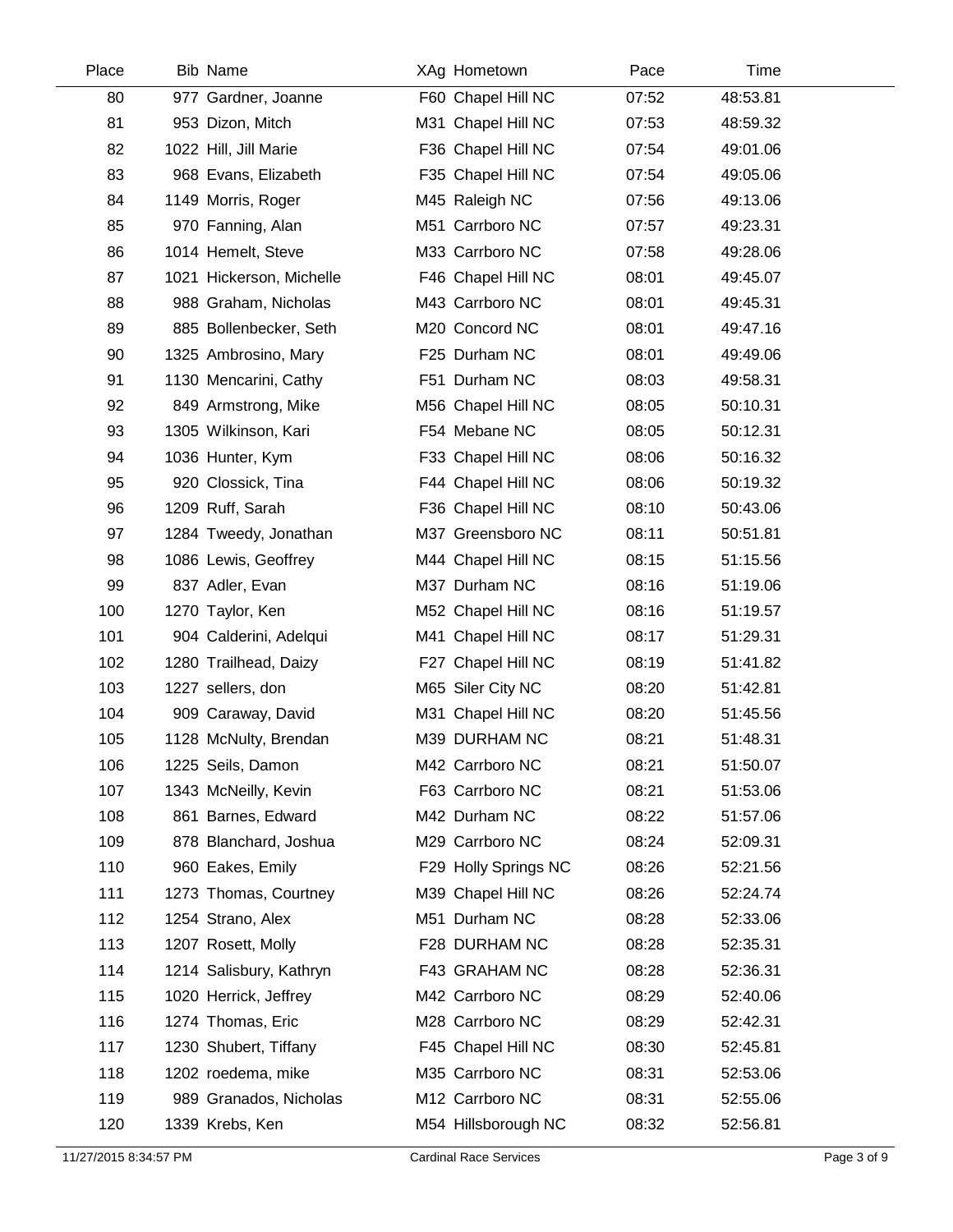| Place | <b>Bib Name</b>              | XAg Hometown       | Pace  | Time     |
|-------|------------------------------|--------------------|-------|----------|
| 121   | 1321 Carey, Elizabeth        | F53 Pittsboro NC   | 08:33 | 53:06.56 |
| 122   | 1126 McKenna, Katie          | F38 Chapel Hill NC | 08:33 | 53:08.56 |
| 123   | 1210 Russell, Gillian        | F39 Chapel Hill NC | 08:34 | 53:10.56 |
| 124   | 914 Cheves, Avery            | F26 Carrboro NC    | 08:34 | 53:12.16 |
| 125   | 1354 Hotelling, Jim          | m68 Chapel Hill NC | 08:34 | 53:12.81 |
| 126   | 1275 Thomas, Jody            | M44 Chapel Hill NC | 08:36 | 53:26.82 |
| 127   | 941 Davis, Sonia             | F49 Chapel Hill NC | 08:36 | 53:27.31 |
| 128   | 1213 Salemson, Jeremy        | M46 Chapel Hill NC | 08:37 | 53:31.31 |
| 129   | 869 Bedard, Jenn             | F30 Raleigh NC     | 08:38 | 53:34.06 |
| 130   | 1068 Knechtel, Virginia      | F33 Washington DC  | 08:38 | 53:38.07 |
| 131   | 892 Breito, Nathan           | M33 Chapel Hill NC | 08:38 | 53:38.81 |
| 132   | 971 Farel, Claire            | F40 Chapel Hill NC | 08:40 | 53:46.56 |
| 133   | 1170 Patterson, Evan         | M48 Chapel Hill NC | 08:40 | 53:48.81 |
| 134   | 955 Dorsey, Achsah           | F26 Carrboro NC    | 08:41 | 53:56.31 |
| 135   | 961 Eischen, Christopher     | M23 Chapel Hill NC | 08:43 | 54:08.06 |
| 136   | 1079 Ledyard-Marks, Margaret | F32 Chapel Hill NC | 08:44 | 54:12.06 |
| 137   | 1077 Lazorko, Cat            | F51 Carrboro NC    | 08:44 | 54:17.06 |
| 138   | 868 Becker, Kelly            | F42 Raleigh NC     | 08:45 | 54:20.56 |
| 139   | 879 Blue, Christopher        | M47 Chapel Hill NC | 08:47 | 54:33.06 |
| 140   | 1196 Rhoads, Donald          | M43 Durham NC      | 08:47 | 54:33.06 |
| 141   | 1266 Szabo, Steven           | M41 Durham NC      | 08:48 | 54:36.56 |
| 142   | 1190 Rapp, Laura             | F25 Durham NC      | 08:48 | 54:41.32 |
| 143   | 1089 Lillie, Margaret        | F24 Carrboro NC    | 08:48 | 54:41.58 |
| 144   | 981 Gershon, Timothy         | M48 Chapel Hill NC | 08:49 | 54:45.56 |
| 145   | 935 Crump, Carolyn           | F59 Carrboro NC    | 08:49 | 54:48.06 |
| 146   | 1323 Woodlief, Dan           | M53 Durham NC      | 08:51 | 54:58.31 |
| 147   | 843 Amin, Anita              | F17 Chapel Hill NC | 08:52 | 55:04.81 |
| 148   | 1143 Mody, Lorie             | F41 Chapel Hill NC | 08:54 | 55:15.06 |
| 149   | 973 Fisher, Joel             | M40 Chapel Hill NC | 08:54 | 55:15.56 |
| 150   | 1083 Lee, Greg               | M42 Chapel Hill NC | 08:55 | 55:19.85 |
| 151   | 1082 Lee, Cindy              | f42 Chapel Hill NC | 08:55 | 55:20.06 |
| 152   | 1178 Pizzagalli, Mia         | F48 Chapel Hill NC | 08:55 | 55:20.77 |
| 153   | 871 bengtson, angela         | f33 Carrboro NC    | 08:55 | 55:20.82 |
| 154   | 1033 Huang, Kevin            | M23 Carrboro NC    | 08:55 | 55:21.81 |
| 155   | 1329 Davis, William          | M39 Durham NC      | 08:56 | 55:26.56 |
| 156   | 912 Cavanaugh, Mark          | m42 Chapel Hill NC | 08:56 | 55:27.81 |
| 157   | 1326 hamilton, marsha        | f35 Chapel Hill NC | 08:56 | 55:27.84 |
| 158   | 1134 Menefee, Matt           | M32 Durham NC      | 08:57 | 55:35.31 |
| 159   | 1095 long, robert            | m64 Chapel Hill NC | 08:58 | 55:38.56 |
| 160   | 1092 Lineberry, Sarah        | F24 Carrboro NC    | 09:00 | 55:51.56 |
| 161   | 886 Bond, Meghan             | F23 Carrboro NC    | 09:00 | 55:51.82 |
|       |                              |                    |       |          |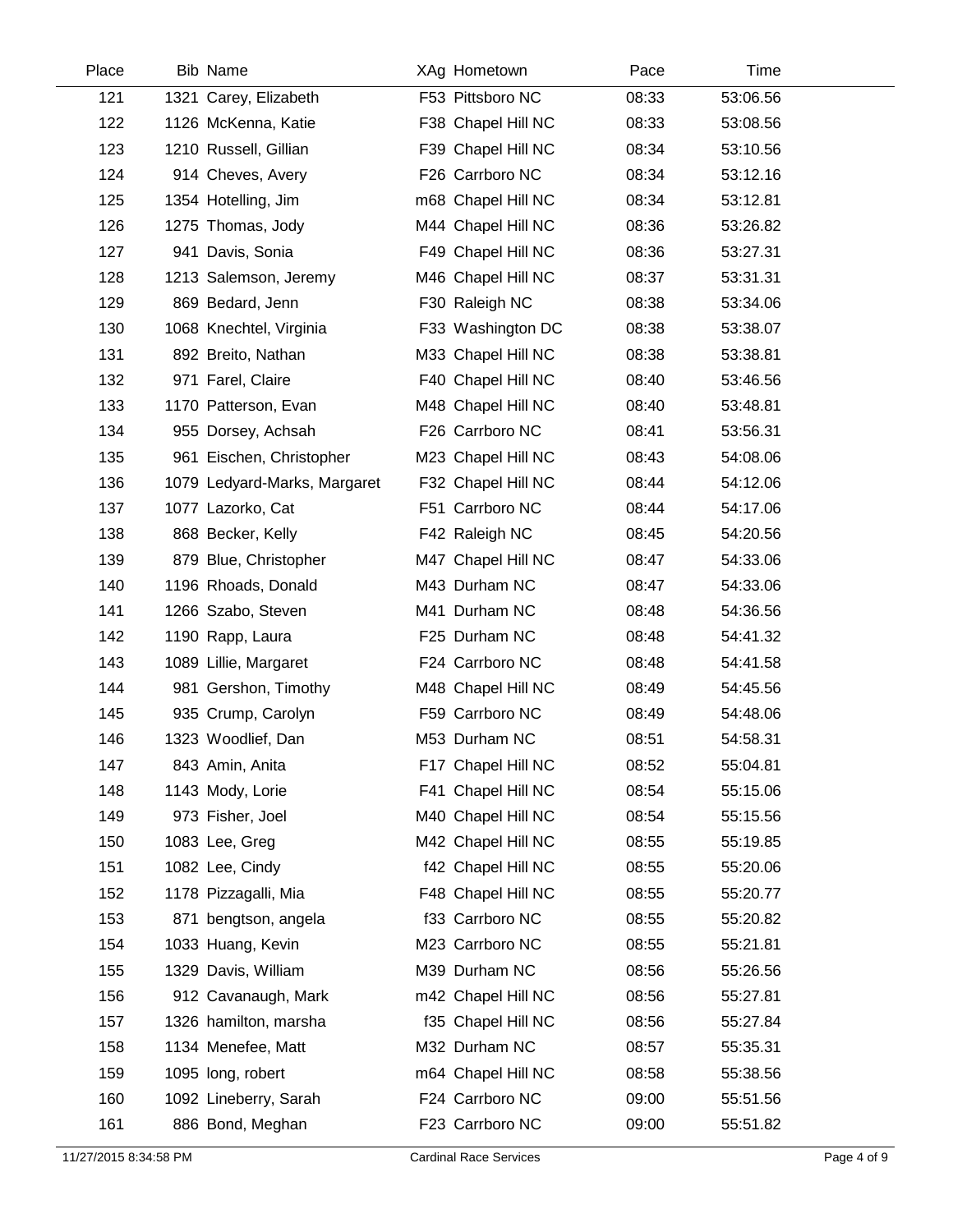| Place | <b>Bib Name</b>            | XAg Hometown         | Pace  | Time     |
|-------|----------------------------|----------------------|-------|----------|
| 162   | 974 foster, julie          | F42 Carrboro NC      | 09:01 | 56:00.01 |
| 163   | 1146 Morgan, Brian         | M39 Apex NC          | 09:01 | 56:02.06 |
| 164   | 1120 Mayo, Rodney          | M50 Hillsborough NC  | 09:01 | 56:02.31 |
| 165   | 1088 Li, Vivian            | F58 Durham NC        | 09:02 | 56:05.31 |
| 166   | 1200 Rives, Don            | M54 Chapel Hill NC   | 09:02 | 56:06.60 |
| 167   | 1231 Sikorski, Brianna     | F19 Chapel Hill NC   | 09:03 | 56:12.81 |
| 168   | 1141 Mills, Karin          | F49 Carrboro NC      | 09:04 | 56:15.56 |
| 169   | 1063 Kinyamu, Harriet      | F50 Cary NC          | 09:04 | 56:21.31 |
| 170   | 1235 Smith, Mary           | F52 Chapel Hill NC   | 09:05 | 56:23.82 |
| 171   | 1125 McHenry, Troy         | M36 Chapel Hill NC   | 09:05 | 56:26.81 |
| 172   | 1109 mandeville-long, anne | f56 Chapel Hill NC   | 09:06 | 56:30.71 |
| 173   | 1151 moses, christopher    | M44 Chapel Hill NC   | 09:06 | 56:30.82 |
| 174   | 949 DiBiase, Lauren        | F37 Durham NC        | 09:07 | 56:38.90 |
| 175   | 992 Griffin, Thomas        | M70 Cary NC          | 09:08 | 56:40.08 |
| 176   | 1341 Strain, Betsy         | F49 Durham NC        | 09:08 | 56:41.31 |
| 177   | 1352 trohman, tyler        | M14 Fuquay-Varina NC | 09:09 | 56:49.56 |
| 178   | 1247 stein, jaime          | f43 Chapel Hill NC   | 09:10 | 56:55.81 |
| 179   | 1198 Richardson, Julie     | F52 Chapel Hill NC   | 09:11 | 57:01.31 |
| 180   | 1351 Tachman, Mark         | M58 Chapel Hill NC   | 09:11 | 57:03.31 |
| 181   | 1189 Ramani, Ashwin        | M43 Chapel Hill NC   | 09:11 | 57:04.56 |
| 182   | 934 Crockett, Jason        | M39 DURHAM NC        | 09:12 | 57:07.07 |
| 183   | 1268 Taub, Mary            | F45 Chapel Hill NC   | 09:13 | 57:12.31 |
| 184   | 896 Brown, Carrie          | F41 DURHAM NC        | 09:13 | 57:14.31 |
| 185   | 1300 Wessell, Laura        | F47 Hillsborough NC  | 09:16 | 57:31.31 |
| 186   | 1206 Rosen, Norm           | m61 Chapel Hill NC   | 09:16 | 57:33.81 |
| 187   | 1057 kerr, matthew         | m40 Chapel Hill NC   | 09:17 | 57:38.06 |
| 188   | 1159 Nelson, Siobhan       | F26 Chapel Hill NC   | 09:17 | 57:40.58 |
| 189   | 1324 Lane, Dave            | M33 Summerfield NC   | 09:21 | 58:06.58 |
| 190   | 1074 Lane, Catherine       | F31 Summerfield NC   | 09:21 | 58:06.80 |
| 191   | 1091 Lindberg, Lina        | F35 Chapel Hill NC   | 09:23 | 58:16.06 |
| 192   | 1004 harris, william       | m39 Pittsboro NC     | 09:25 | 58:27.07 |
| 193   | 1012 Hede, Karyn           | F51 Chapel Hill NC   | 09:26 | 58:36.56 |
| 194   | 948 Diaz Rocha, Ana Maria  | F28 Durham NC        | 09:27 | 58:39.81 |
| 195   | 1117 Mason, Travis         | M31 Durham NC        | 09:28 | 58:46.71 |
| 196   | 1153 Much, Kristen         | F27 Durham NC        | 09:28 | 58:49.56 |
| 197   | 1242 Soto, Linda Carolina  | F47 Carrboro NC      | 09:29 | 58:51.06 |
| 198   | 1197 Rhodenhiser, Imogen   | F30 Durham NC        | 09:29 | 58:55.31 |
| 199   | 1162 Nieman, Stephanie     | F31 Hillsborough NC  | 09:29 | 58:55.81 |
| 200   | 1215 Sanoff, Hanna         | F41 Chapel Hill NC   | 09:29 | 58:56.31 |
| 201   | 1015 Henriquez, Craig      | M56 Chapel Hill NC   | 09:30 | 58:57.57 |
| 202   | 1211 Ruvo, Rachel          | F40 Pittsboro NC     | 09:30 | 59:01.81 |
|       |                            |                      |       |          |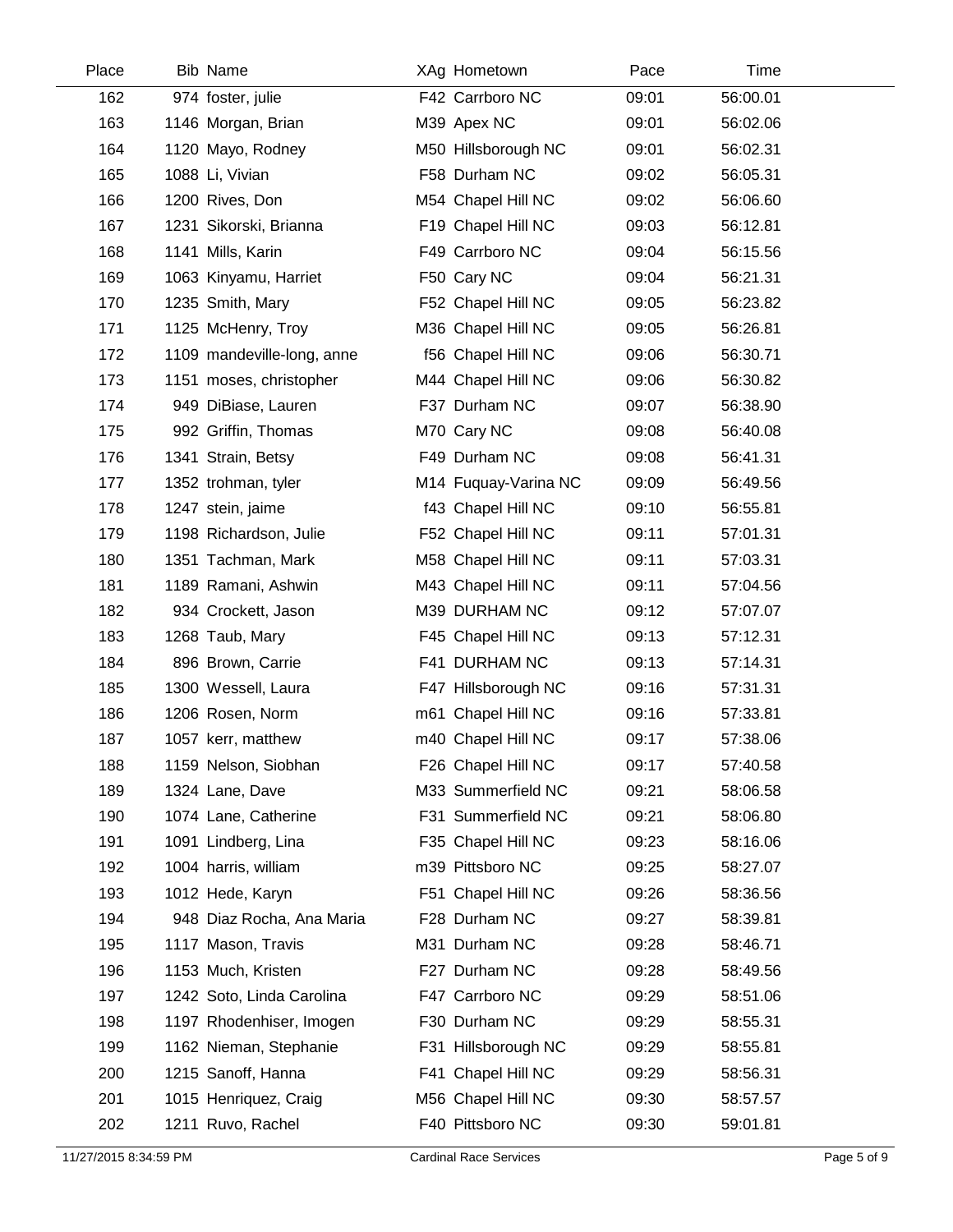| Place | <b>Bib Name</b>           | XAg Hometown         | Pace  | Time        |  |
|-------|---------------------------|----------------------|-------|-------------|--|
| 203   | 848 Armstrong, Jen        | F54 Chapel Hill NC   | 09:32 | 59:10.06    |  |
| 204   | 858 Baldauf, Madi         | F15 Chapel Hill NC   | 09:32 | 59:11.64    |  |
| 205   | 1332 Morris, Ingrid       | F39 Carrboro NC      | 09:32 | 59:12.79    |  |
| 206   | 1223 Scott, Caroline      | F59 Chapel Hill NC   | 09:32 | 59:15.07    |  |
| 207   | 1319 Hanson, Margaret     | F42 Carrboro NC      | 09:34 | 59:24.31    |  |
| 208   | 1067 Klett, Nicole        | F42 Chapel Hill NC   | 09:34 | 59:25.06    |  |
| 209   | 940 Dais, Jaslin          | F27 Chapel Hill NC   | 09:35 | 59:28.31    |  |
| 210   | 1073 LaDue, Maryjane      | F34 Apex NC          | 09:36 | 59:35.81    |  |
| 211   | 859 Barlow, Caroline      | F41 Pittsboro NC     | 09:37 | 59:43.31    |  |
| 212   | 1262 Swingler, Margaret   | F36 Chapel Hill NC   | 09:38 | 59:46.81    |  |
| 213   | 995 Gupton, Stephanie     | F36 Chapel Hill NC   | 09:38 | 59:50.31    |  |
| 214   | 1123 McGregor, Steve      | M37 Hillsborough NC  | 09:39 | 59:58.56    |  |
| 215   | 1062 King, Julia          | F32 Carrboro NC      | 09:41 | 01:00:09.82 |  |
| 216   | 1353 Tarantino, Lisa      | F48 Chapel Hill NC   | 09:41 | 01:00:10.81 |  |
| 217   | 1152 Mouw, Sheri          | F47 Chapel Hill NC   | 09:42 | 01:00:11.31 |  |
| 218   | 997 Hails, Dick           | M63 Chapel Hill NC   | 09:46 | 01:00:37.81 |  |
| 219   | 1101 Machlin, Laura       | F24 Carrboro NC      | 09:47 | 01:00:46.82 |  |
| 220   | 1218 Scaggs, Donna        | F52 Durham NC        | 09:50 | 01:01:02.31 |  |
| 221   | 1330 Knechtel, Diana      | F63 Chapel Hill NC   | 09:50 | 01:01:05.56 |  |
| 222   | 966 Erickson, Christopher | M31 DURHAM NC        | 09:51 | 01:01:11.15 |  |
| 223   | 994 Gulati, Tesha         | F34 Chapel Hill NC   | 09:53 | 01:01:23.33 |  |
| 224   | 1260 Surh, Jerry          | M76 Carrboro NC      | 09:54 | 01:01:28.32 |  |
| 225   | 1245 Spears, Tracy        | F31 Chapel Hill NC   | 09:55 | 01:01:34.08 |  |
| 226   | 1293 Wahlstrom, Torey     | F46 Chapel Hill NC   | 09:55 | 01:01:35.82 |  |
| 227   | 1078 Leatham-Jensen, Mary | F52 Mebane NC        | 09:55 | 01:01:36.73 |  |
| 228   | 1103 Madden, Michael      | M60 Chapel Hill NC   | 09:55 | 01:01:36.83 |  |
| 229   | 982 Ghio, Andrew          | M60 Chapel Hill NC   | 09:55 | 01:01:37.06 |  |
| 230   | 1013 Helms, Tanya         | F55 Chapel Hill NC   | 09:55 | 01:01:37.82 |  |
| 231   | 956 Drewry, Amanda        | F34 Carrboro NC      | 09:56 | 01:01:38.32 |  |
| 232   | 1253 Straight, Anna       | F44 Chapel Hill NC   | 09:56 | 01:01:40.06 |  |
| 233   | 1182 Porter, Greg         | M53 Carrboro NC      | 09:56 | 01:01:41.82 |  |
| 234   | 1303 White, Renee         | F45 Chapel Hill NC   | 09:56 | 01:01:43.06 |  |
| 235   | 1096 Lopez, Natalie       | F20 West Columbia SC | 09:57 | 01:01:45.07 |  |
| 236   | 888 Bourne, Linda         | F52 Carrboro NC      | 09:57 | 01:01:48.82 |  |
| 237   | 929 Cotton, Michael       | M13 Chapel Hill NC   | 09:58 | 01:01:56.31 |  |
| 238   | 1219 Scales, Melissa      | F38 DURHAM NC        | 09:59 | 01:02:01.58 |  |
| 239   | 1116 Martinson, Christina | F36 Durham NC        | 09:59 | 01:02:02.06 |  |
| 240   | 1309 Williams, Joel       | M54 Mebane NC        | 10:01 | 01:02:11.19 |  |
| 241   | 925 Cotton, Christine     | F50 Chapel Hill NC   | 10:01 | 01:02:14.07 |  |
| 242   | 1234 Smith, Laura         | F53 Lillington NC    | 10:02 | 01:02:15.81 |  |
| 243   | 870 Bell, Kathryn         | f52 Chapel Hill NC   | 10:02 | 01:02:21.32 |  |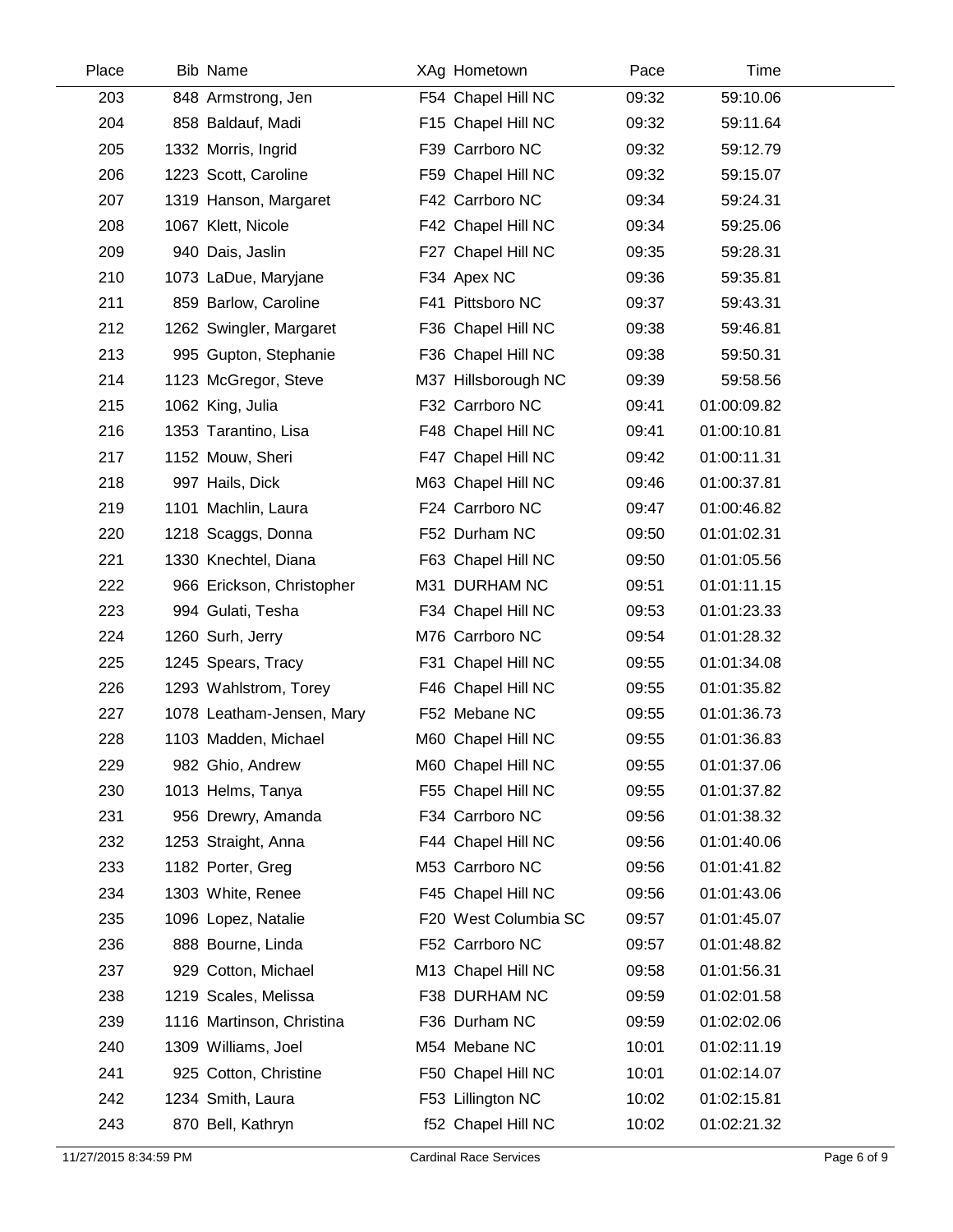| Place | <b>Bib Name</b>            | XAg Hometown        | Pace  | Time        |  |
|-------|----------------------------|---------------------|-------|-------------|--|
| 244   | 1019 Herbert, Joseph       | M62 Carrboro NC     | 10:03 | 01:02:23.06 |  |
| 245   | 1028 Horton, Julie         | F59 Chapel Hill NC  | 10:03 | 01:02:24.06 |  |
| 246   | 1118 Mather, Linda         | F45 Pittsboro NC    | 10:05 | 01:02:38.56 |  |
| 247   | 841 Alston, Kwame          | M25 Carrboro NC     | 10:06 | 01:02:40.56 |  |
| 248   | 1285 Tyler, Jonathan       | M31 Durham NC       | 10:07 | 01:02:51.57 |  |
| 249   | 1271 Teer, Amanda          | F33 Durham NC       | 10:07 | 01:02:52.06 |  |
| 250   | 1001 Hanson-Baldauf, Dana  | F46 Chapel Hill NC  | 10:08 | 01:02:57.06 |  |
| 251   | 1098 luck, mitchell        | m42 Chapel Hill NC  | 10:12 | 01:03:19.31 |  |
| 252   | 1212 Saitta, Natalie       | F43 Chapel Hill NC  | 10:12 | 01:03:19.56 |  |
| 253   | 1174 Perry, Susan          | F51 Chapel Hill NC  | 10:14 | 01:03:34.61 |  |
| 254   | 902 Burns, Kimberlie       | F54 Durham NC       | 10:16 | 01:03:47.57 |  |
| 255   | 944 DePeal, Thomas         | M48 Durham NC       | 10:17 | 01:03:48.81 |  |
| 256   | 928 Cotton, John           | M50 Chapel Hill NC  | 10:17 | 01:03:51.31 |  |
| 257   | 887 Boone, Joan            | F62 Efland NC       | 10:17 | 01:03:51.56 |  |
| 258   | 1094 Lockemer, Courtney    | F34 Durham NC       | 10:20 | 01:04:12.07 |  |
| 259   | 851 Arnold, Jennifer       | F45 Chapel Hill NC  | 10:23 | 01:04:28.56 |  |
| 260   | 1017 Henry, Julijana       | F42 Hillsborough NC | 10:24 | 01:04:32.06 |  |
| 261   | 845 Anderson, Sheelagh     | F68 Carrboro NC     | 10:25 | 01:04:43.81 |  |
| 262   | 959 Duronio, Sue           | f50 Chapel Hill NC  | 10:27 | 01:04:53.06 |  |
| 263   | 865 Baumler, Katherine     | F41 Chapel Hill NC  | 10:28 | 01:05:02.31 |  |
| 264   | 882 bogan, heather         | F44 Pittsboro NC    | 10:28 | 01:05:02.32 |  |
| 265   | 1045 johnson, jennifer     | f51 Chapel Hill NC  | 10:30 | 01:05:12.81 |  |
| 266   | 987 Glass-Steel, Christine | F41 Chapel Hill NC  | 10:31 | 01:05:15.94 |  |
| 267   | 1066 Kleinhammes, Alfred   | M64 Chapel Hill NC  | 10:32 | 01:05:23.56 |  |
| 268   | 1263 Swinney, Felicia      | F35 Chapel Hill NC  | 10:33 | 01:05:28.81 |  |
| 269   | 1006 Hart, Robert          | M61 Chapel Hill NC  | 10:33 | 01:05:32.26 |  |
| 270   | 999 Hammett, Eve           | F36 Chapel Hill NC  | 10:35 | 01:05:43.06 |  |
| 271   | 926 Cotton, Dave           | M60 Durham NC       | 10:36 | 01:05:52.31 |  |
| 272   | 1297 Watterson, Carolyn    | F48 Pittsboro NC    | 10:37 | 01:05:56.06 |  |
| 273   | 1355 lozan, cory           | F46 Chapel Hill NC  | 10:37 | 01:05:56.07 |  |
| 274   | 1119 Matti, Clare          | F53 Durham NC       | 10:38 | 01:05:59.56 |  |
| 275   | 838 Alandt, Erika          | F26 Chapel Hill NC  | 10:38 | 01:06:03.56 |  |
| 276   | 1345 Van Ark, Gwen         | F51 Carrboro NC     | 10:38 | 01:06:04.56 |  |
| 277   | 1292 Wahlstrom, Erik       | M46 Chapel Hill NC  | 10:39 | 01:06:06.06 |  |
| 278   | 990 Greene, Deb            | F58 Chapel Hill NC  | 10:44 | 01:06:40.32 |  |
| 279   | 1283 Tutwiler, Jonathan    | M31 Durham NC       | 10:47 | 01:06:54.82 |  |
| 280   | 1318 Zhou, Yingqiu         | F28 Carrboro NC     | 10:47 | 01:06:55.56 |  |
| 281   | 996 Hackney, Loretta       | F46 Chapel Hill NC  | 10:47 | 01:06:57.06 |  |
| 282   | 1145 Moore, Kristin        | F43 Durham NC       | 10:47 | 01:07:00.82 |  |
| 283   | 893 Brewner, Laura         | F49 Durham NC       | 10:48 | 01:07:05.56 |  |
| 284   | 1302 west, tracey          | F62 Chapel Hill NC  | 10:49 | 01:07:12.31 |  |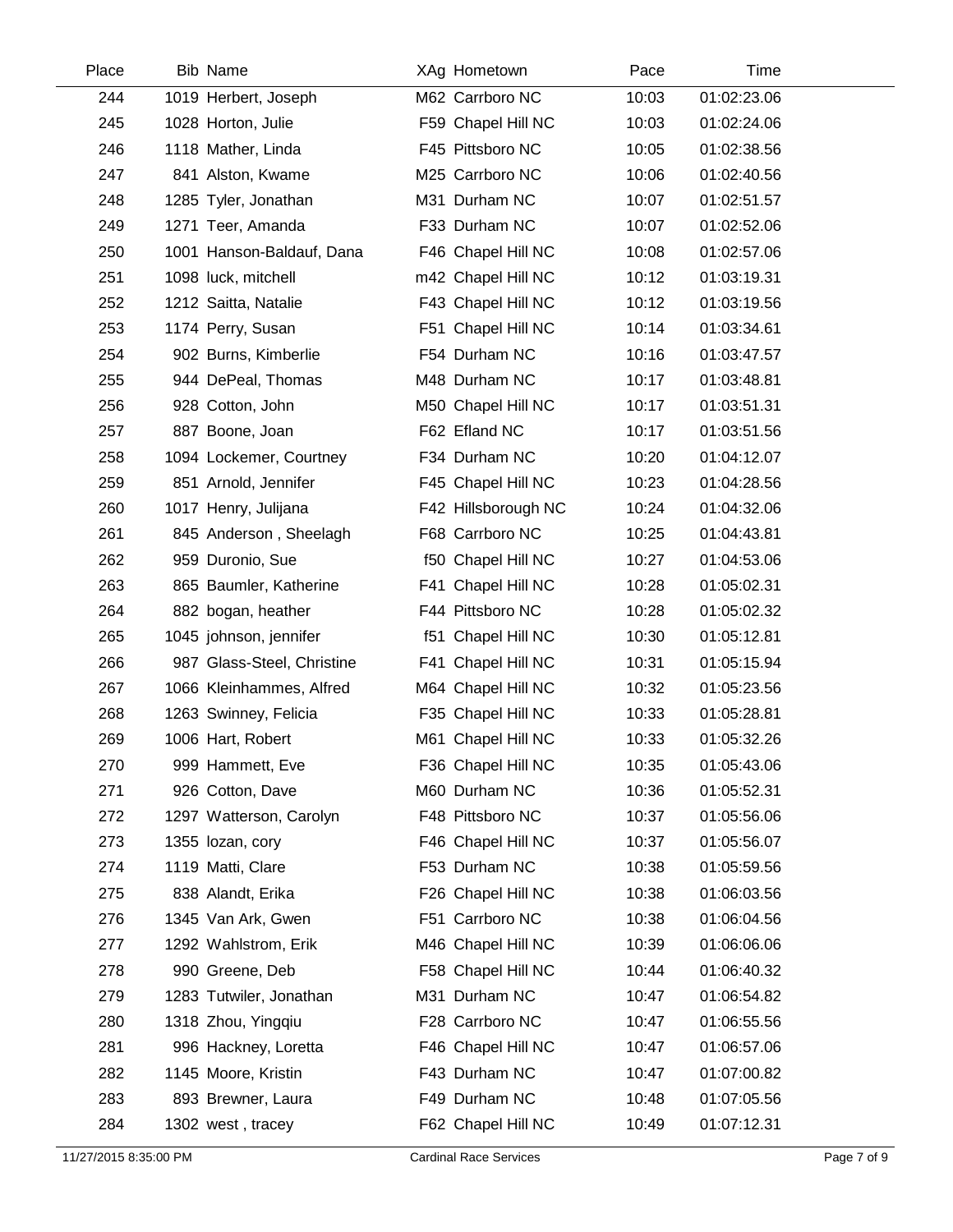| Place | <b>Bib Name</b>          | XAg Hometown        | Pace  | Time        |  |
|-------|--------------------------|---------------------|-------|-------------|--|
| 285   | 954 Doctor, Stephanie    | F23 Carrboro NC     | 10:51 | 01:07:22.81 |  |
| 286   | 1043 Jenkins, Keenan     | M24 Carrboro NC     | 10:51 | 01:07:22.86 |  |
| 287   | 895 Brooks, Laura        | F52 Chapel Hill NC  | 10:51 | 01:07:25.57 |  |
| 288   | 1181 Pooley, Paul        | m60 Durham NC       | 10:52 | 01:07:26.56 |  |
| 289   | 847 Archer, Janet        | F55 Chapel Hill NC  | 10:52 | 01:07:31.06 |  |
| 290   | 933 Coyle, Thomas        | M40 Carrboro NC     | 10:54 | 01:07:43.10 |  |
| 291   | 1308 Williams, Ashley    | F33 Durham NC       | 10:55 | 01:07:49.81 |  |
| 292   | 1105 Magnuson, Kristina  | F36 Durham NC       | 10:55 | 01:07:50.06 |  |
| 293   | 1195 Revilla, Matthew    | M27 Carrboro NC     | 10:57 | 01:08:02.81 |  |
| 294   | 1076 Layer, Marcus       | M24 Greensboro NC   | 10:57 | 01:08:03.06 |  |
| 295   | 1010 Hawes, LaDeane      | F51 Chapel Hill NC  | 10:58 | 01:08:05.82 |  |
| 296   | 1310 wilson, leslie      | F50 Durham NC       | 10:59 | 01:08:10.81 |  |
| 297   | 1040 Jacobson, Heather   | F34 Durham NC       | 10:59 | 01:08:13.56 |  |
| 298   | 1168 Pardington, Joseph  | M52 Chapel Hill NC  | 11:00 | 01:08:18.06 |  |
| 299   | 1179 Pollock, Kelly      | F44 Chapel Hill NC  | 11:00 | 01:08:19.07 |  |
| 300   | 1301 Wessinger, Lucy     | F32 Durham NC       | 11:01 | 01:08:25.31 |  |
| 301   | 1250 Stephens, Rebecca   | F29 Carrboro NC     | 11:02 | 01:08:29.06 |  |
| 302   | 1290 Verne, Jannice      | F40 Raleigh NC      | 11:07 | 01:09:01.06 |  |
| 303   | 1294 Walker, Jamie       | F50 Chapel Hill NC  | 11:09 | 01:09:11.56 |  |
| 304   | 1133 Mendlovitz, Harry   | M9 Chapel Hill NC   | 11:10 | 01:09:23.31 |  |
| 305   | 1113 Maradiaga, Gabriela | F36 DURHAM NC       | 11:12 | 01:09:35.81 |  |
| 306   | 1229 Shepherd, Jennifer  | F41 Hillsborough NC | 11:13 | 01:09:38.81 |  |
| 307   | 877 Blanchard, Bethany   | F30 Carrboro NC     | 11:16 | 01:09:57.81 |  |
| 308   | 1180 Pontious, Emily     | F33 Hillsborough NC | 11:18 | 01:10:12.51 |  |
| 309   | 1346 Gibson, Scott       | M42 Durham NC       | 11:19 | 01:10:17.06 |  |
| 310   | 1186 Price, Kim          | F48 Chapel Hill NC  | 11:19 | 01:10:19.18 |  |
| 311   | 1278 Tipton, BJ          | F52 Chapel Hill NC  | 11:19 | 01:10:19.31 |  |
| 312   | 936 Cummings, Aaron      | M9 Chapel Hill NC   | 11:19 | 01:10:19.32 |  |
| 313   | 1313 Woolson, Sandra     | F40 Chapel Hill NC  | 11:20 | 01:10:20.56 |  |
| 314   | 1135 Meredith, Marne     | F46 Chapel Hill NC  | 11:21 | 01:10:26.31 |  |
| 315   | 855 Bailey, Lara         | F37 Chapel Hill NC  | 11:21 | 01:10:26.82 |  |
| 316   | 1236 Smith, Maryann      | F65 Pittsboro NC    | 11:21 | 01:10:29.81 |  |
| 317   | 857 BAKER, LYNDA         | F64 Chapel Hill NC  | 11:21 | 01:10:31.46 |  |
| 318   | 1027 Holloman, Edith     | F56 Chapel Hill NC  | 11:22 | 01:10:33.31 |  |
| 319   | 1011 Hedding, Kylah      | F36 Carrboro NC     | 11:23 | 01:10:39.81 |  |
| 320   | 922 Compton, Sarah       | F39 Chapel Hill NC  | 11:24 | 01:10:45.32 |  |
| 321   | 972 Fernald, Anne        | F48 Chapel Hill NC  | 11:24 | 01:10:50.31 |  |
| 322   | 1296 Walton, Carol       | F63 DURHAM NC       | 11:25 | 01:10:55.82 |  |
| 323   | 937 Cummings, Andrew     | M7 Chapel Hill NC   | 11:26 | 01:11:03.06 |  |
| 324   | 1093 Lipscomb, Allison   | F38 Chapel Hill NC  | 11:27 | 01:11:07.56 |  |
| 325   | 943 Deese, Christy       | F44 GRAHAM NC       | 11:29 | 01:11:15.81 |  |
|       |                          |                     |       |             |  |